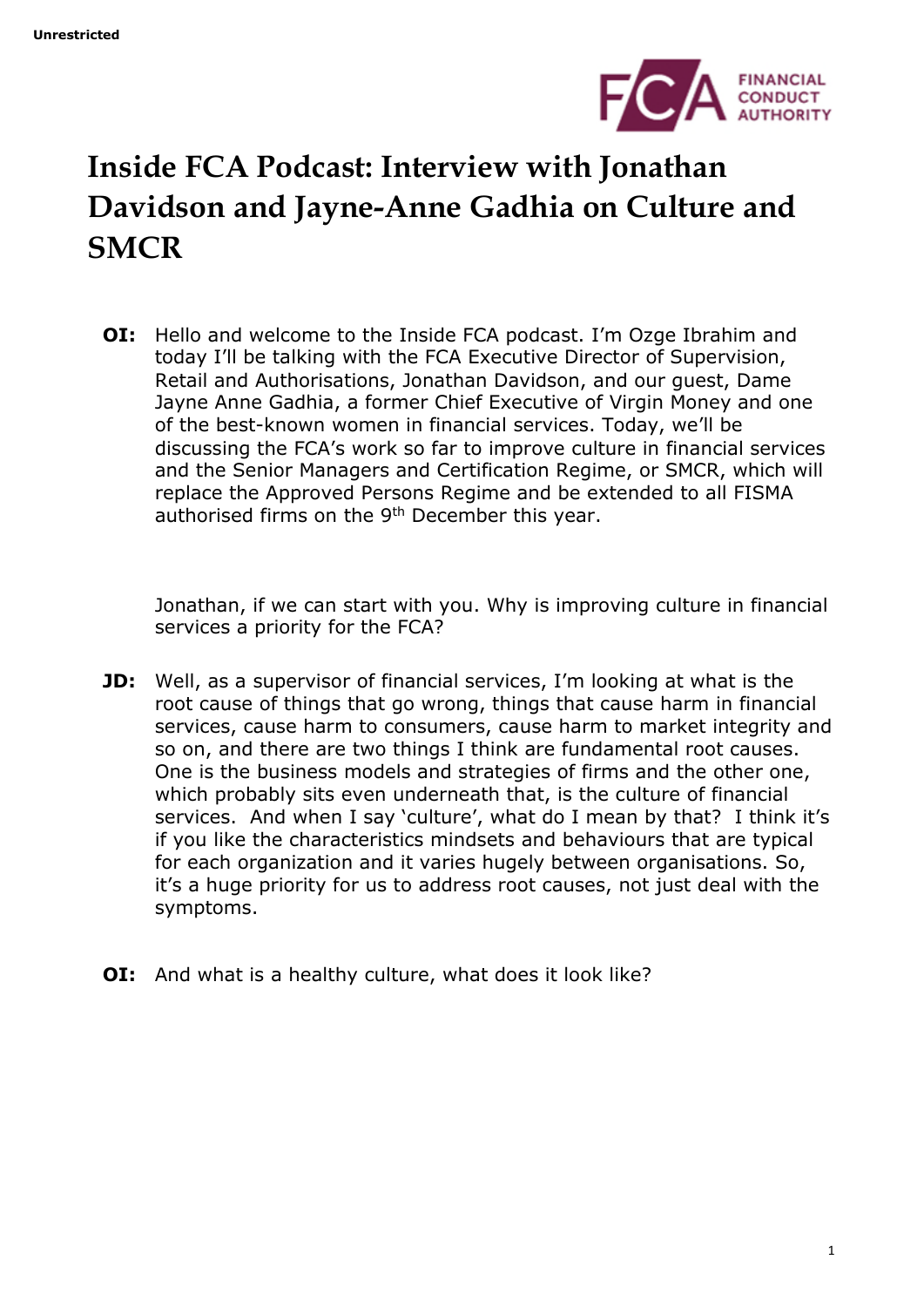- **JD:** In our discussions and research, what we come across is probably two things which characterise across all the different kinds of healthy culture across many, many firms the two things they have in common: I'd say one of them is that they're purposeful. Our people are there because they want to make a difference and it's not just about the money and the second thing I'd say is it's a culture of what I call psychological safety. Some people calling it a 'speaking up' culture but one of the things I've really heard as I've gone around is it goes a lot beyond a speaking up culture, it's a listening up culture, where it's not just about people calling out wrongdoing but it's actually about people listening to one another, taking the advantage of diversity to get, if you like, innovation and spotting problems by having multiple different perspectives and that leads to healthy outcomes for everybody.
- **OI:** Jayne Anne, what's been your experience with creating healthy cultures?
- **JA:** Well, I think over the years, I've experienced some unhealthy cultures and sometimes it's easier I think to build from bad experiences that one's had rather than just sort of create something from scratch. So, as Jonathan was talking, I was remembering that many, many years ago, I worked for Norwich Union which is now Aviva, the insurance company, and it was as long ago as 1994 and they had been closed down actually by a predecessor of the FCA for mis-selling life insurance policies and I'd been asked to try and get the show back on the road and I managed to do that and I thought being quite young at the time that having been successful, I would be the person that was offered a big job to try and, you know, take the business forward and I didn't get this big job. And the guy that was running the Life Insurance Society at the time took me out to dinner and said, 'I'm really sorry that you didn't get the job' and I said, 'Why was it?' And he said, 'Because you lacked two things that are necessary in running an insurance sales force.' And I said, 'Really, what are they?' And he said, and I'm not sure I'm allowed to use the exact language, he said, 'You lack a thick skin and bullshit.' And I remember even then, and I was quite young at that point in time, feeling devastated that those appeared to be the characteristics that were required to run a business and of course it was the reason that that business had got into travel.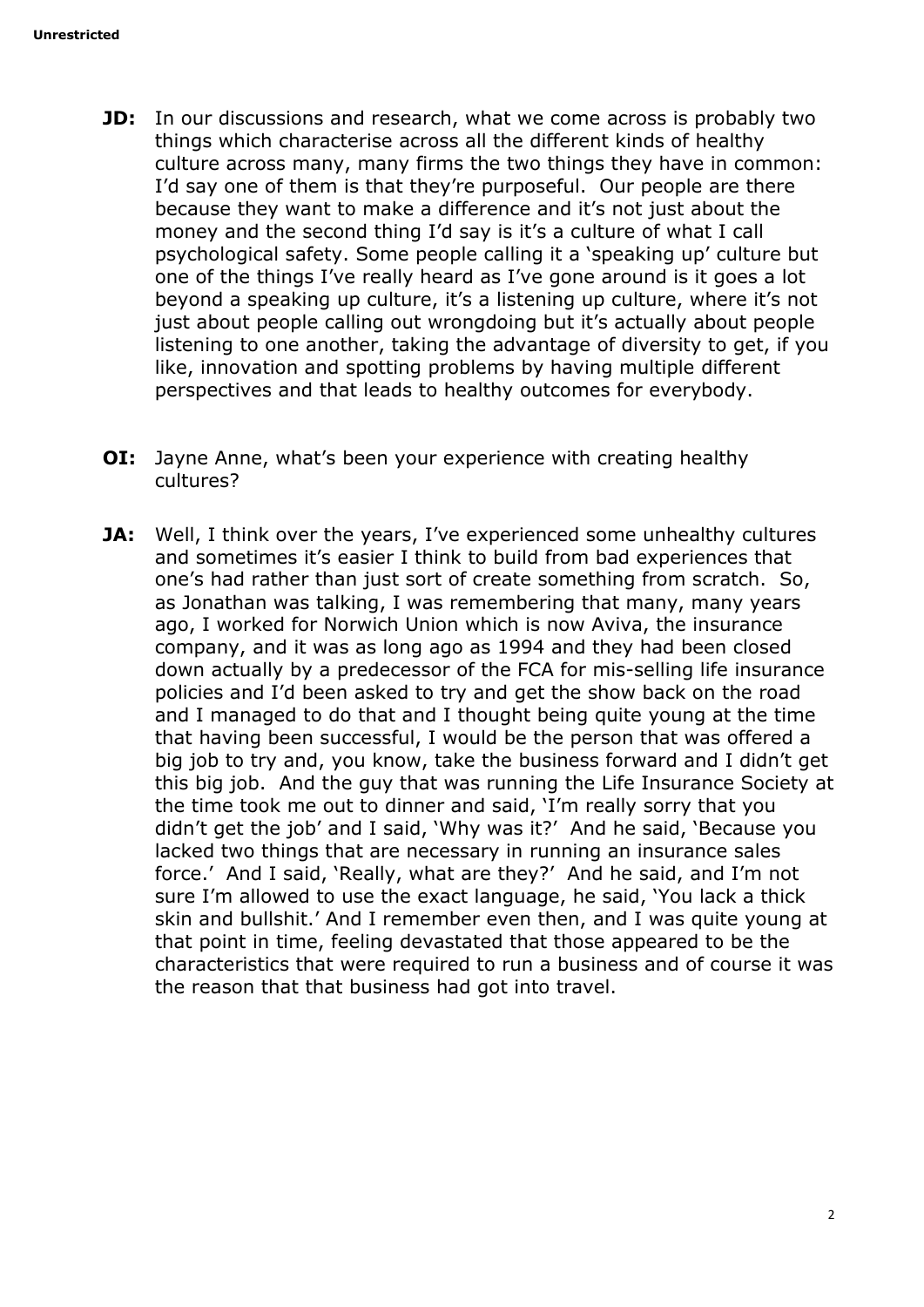- **JA:** So that was the first thing that made me realise this is not a healthy place, I want to move on and I moved on actually to Virgin at that particular point in time. I joined Virgin and after a few years there, that business was taken over by RBS and I was at RBS just until 2006 when the financial crisis started and in my view, the financial crisis, you know, there are lots of causes of it when we write the history of it but one of the big causes would be unacceptable culture, unacceptable ways of doing business in my view, not just at RBS by the way but for a lot of the big financial institutions at the time where Win/Lose culture was something that was so important where people wanted to make money at all costs, Jonathan's alluded to that, where looking at shareholder returns rather than doing the right thing was something that was praised rather than not and actually where CEOs didn't really understand some of the complex work that they were doing.
- **JA:** I remember I was lucky enough to be mentored at the time by a wonderful man called Sir Brian Pitman who used to be the CEO and then the Chairman of Lloyd's Bank and I remember him saying to me at the time that 'The problem with the financial crisis, Jayne Anne, is that no CEO understands what a CDO is' and a CDO is one of the instruments that caused the problems in the crisis. So I think for me when I then went back after in 2007 after those sort of experiences to Virgin Money, one of the things that I and my team wanted to do was to try and learn from some of that and think about how do we build something that's better or more healthy to use Jonathan's earlier expression, something that we can all feel proud of. And we created a culture that we referred to as 'making everyone better off' and the idea there was to make sure that every decision that we took was going to be for all stakeholders. So, we wanted to make some profit for shareholders of course, the company had to perform, but as well as that we wanted to give customer good service, we wanted to give people good jobs so they could build on their own careers, we wanted to have good relationships with corporate partners so that we wanted Win/Win rather than Win/Lose relationships and we also wanted to do some good in our communities because we felt that business had become a bit disconnected from the local community.
- **JA:** And the thing that was brilliant there was that building that sort of culture enabled us, I think, to create a team of people who were very much more aligned with the overall objectives in the organization rather than people who were looking at bits of the organization to make money in a way that they could and it felt healthy and, you know, the really good news was it created, I hope, a thriving and profitable business.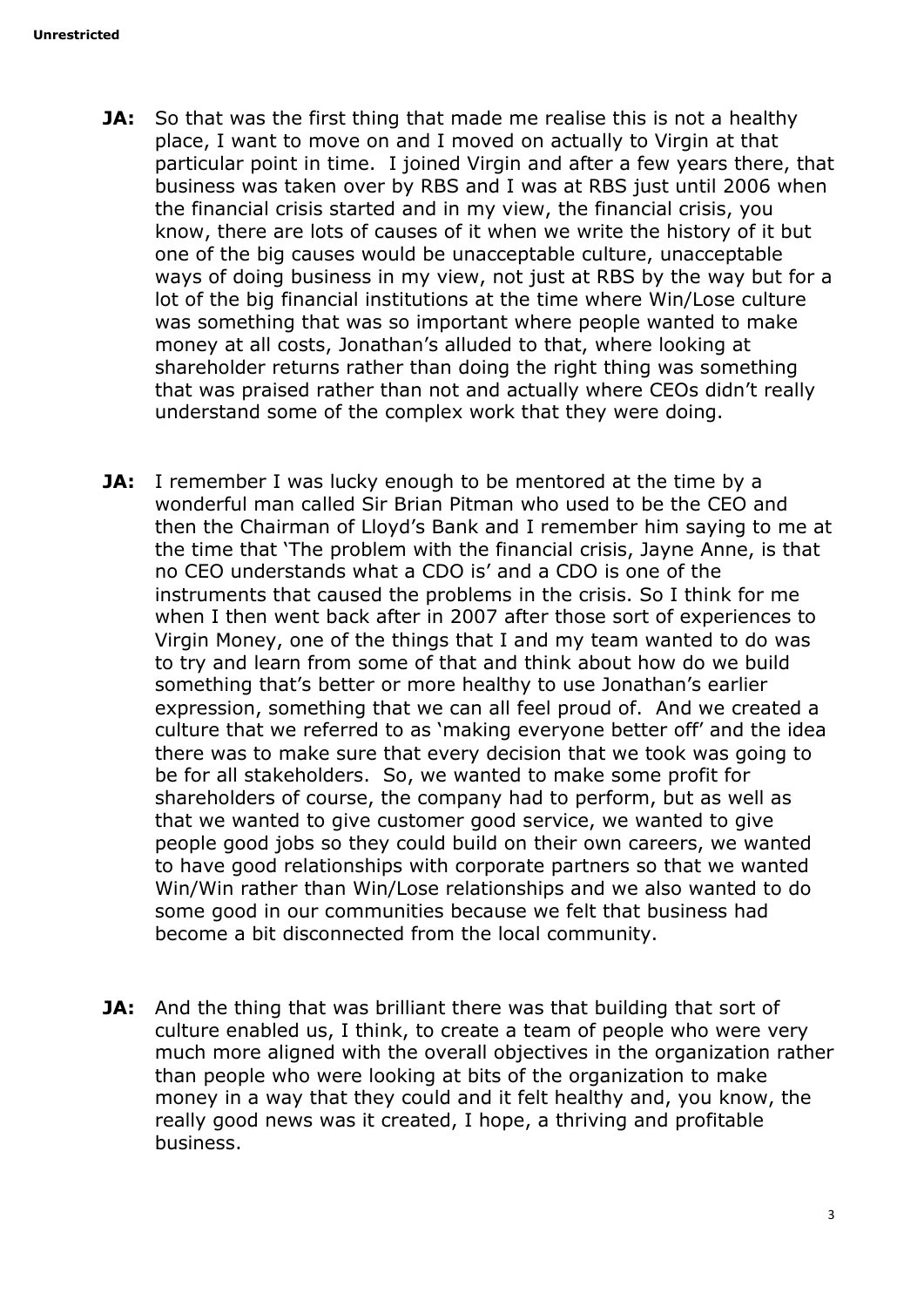- **OI:** So, Jonathan, if we go back to the culture change work of the FCA, what's happened so far and what are you planning to do in terms of achieving a healthy culture and passing this message on?
- **JD:** Well, this is a very unusual challenge for a regulator. How do you deal with something as soft and hard to pin down as culture? And very early on, we've concluded that we weren't going to try and legislate and write rules for specifying every firm's culture, it's just not possible. So what we have concluded is that what we need to do is create an awareness of the advantages of having a healthy culture and the only set of rules that we're really writing which address culture, that address behaviours, are the rules that are sitting inside the Senior Manager and Certification Regime and I'll talk more about them later.
- **JD:** But essentially, we believe that the drivers of a healthy culture are fourfold. First is having a purpose which is, if you like, as I said earlier, purposeful but also that it's authentically realised throughout the company and everybody knows what it is and so it's not just something that's written on the door or on the wall in the boardroom. The second thing, and this is crucially important, it's about leaders acting as leaders and not just decision makers at the top  $-$  it's about them actually leading their people, setting a good example, making sure that there are the incentives for the right behaviour across the organisation and this is a core component of the Senior Managers Regime. Indeed, that's why it's called the Senior Managers Regime is that we're saying that leaders need to step up and be leaders and we have a legal description that says they are responsible for taking reasonable steps to ensure that they're compliant, if you like, in their area of responsibility. That's a lawyer's way of saying 'Step up and lead your organisation – don't just sit there on the top floor and issue edicts'.
- **JD:** And the second thing we said is the conduct rules which I'll talk about it more in a minute, and there's only five of them, that say these are the minimum standard for behaviours across the rest of the organisation and the third component I'll look at, I'll talk about later, is the certification part which is actually saying essentially you need to be fit and proper and competent at what you do.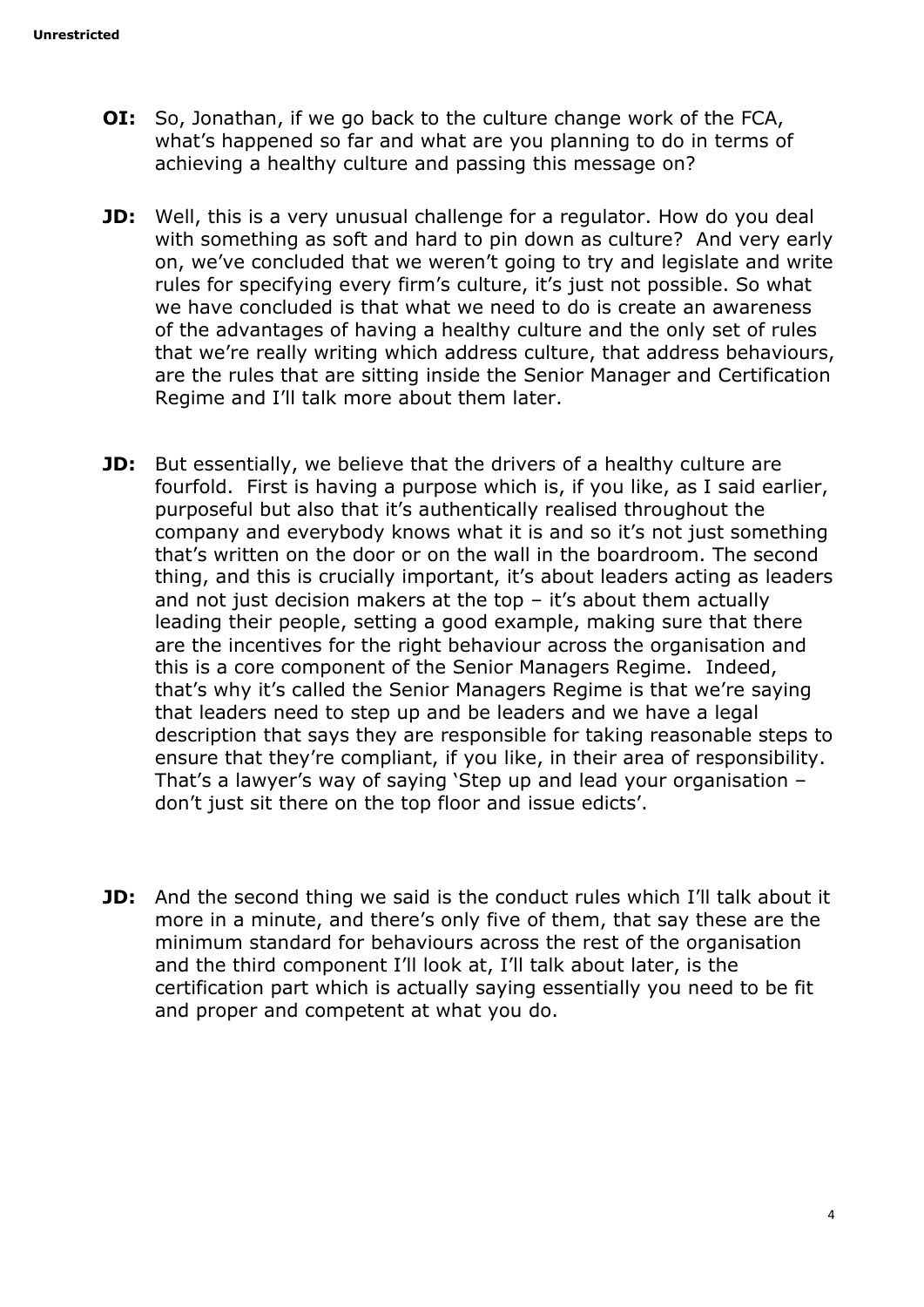- **JD:** So, that's what we're trying to do, if you like, the only bit of rulemaking which is the Senior Managers, I'm not trying to minimise the important of that but what we're trying to do is help the industry to understand what does a healthy culture look like, how will I know when I've got it, how do I go about getting it and, you know, it's great for us that we have Jayne Anne who's actually had some experience coming and talking about how she's achieved that, what her experience is on creating this healthy culture that we're after and we hope that more and more the FCA can play this facilitative role of bringing together voices to talk about how we can all get there.
- **OI:** Jayne Anne, can you therefore tell us what your experiences have been of embedding the SMCR?
- **JA:** Well, it's interesting because I think that if I'm honest, I'm not somebody that particularly likes rules. I remember all those years ago back at Norwich Union, the guy who was called Ron Carver who used to run the place said when I was very young, 'The only thing to do with a rule book is to tear it up'. And I remember feeling very challenged by that and realising that the point in a sense I think is that for me, the reason that things like the Conduct Rules and SMR work is that they're not hard to follow if you behave properly! You know, they're not things that are there to catch you out, I've never experienced that ever in my life before. They seem to me to codify what is good behaviour as business people, professional people and human beings and sometimes I feel slightly frustrated that we need that codified, if you know what I mean, but clearly we do and I think that the codification of it is helpful because it does help to get everybody's mind straight around what is good and what is bad behaviour if you like.
- **JA:** But I do agree completely with Jonathan actually that it comes down to leadership because leaders I think are role models broadly and it's impossible to say to people, you know, 'I'm going to behave like this but the FCA rules say you should behave like that, so we're going to hold you to these rules and not me' if you see what I mean. So I think that leadership behaviours are hugely important and I do think that having codification of these rules has definitely meant that board members and senior executives, certainly in my experience, have taken much more seriously their responsibility to lead and be role models within the context of that regime and I think that's what's really important about it.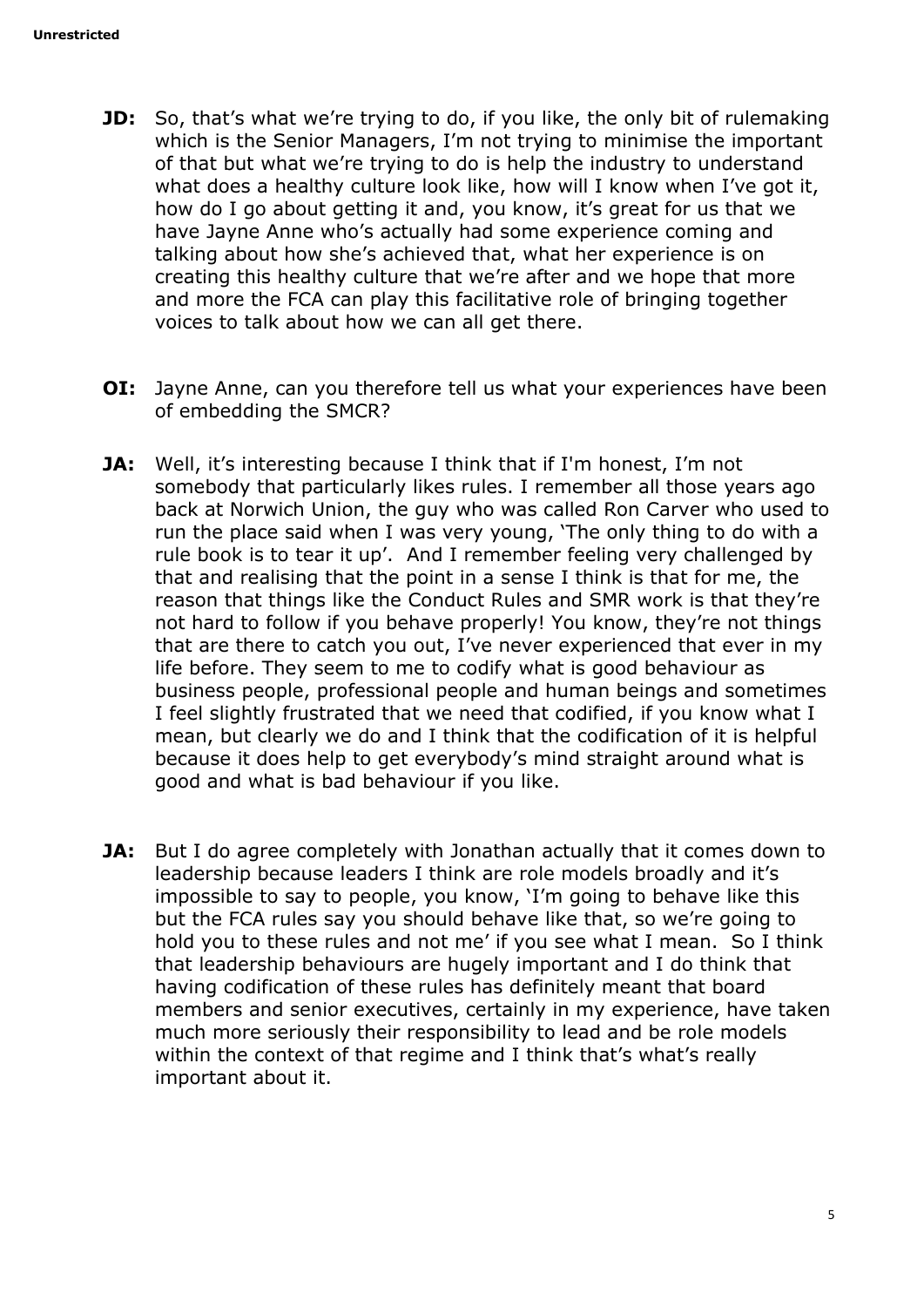- **JA:** So, even at Virgin Money years ago, I and my team could talk about good culture and talk about how we should be but it was easier for people to knock that down, you know, whether they were shareholders or board members occasionally. I remember, you know, we had a private equity investor at one particular occasion who was very, very keen for us to be developing the Treasury function as a profit centre and something that we'd learnt from the financial crisis, we felt, was that isn't the way to run a bank, if you see what I mean. Once the SMR rules were in, I don't think those people would even have asked – they might have asked about it but it's much easier to say, 'Well, we can't do that because look, this is something specific that we have to think about as senior managers and this doesn't fit with our interpretation of those rules'.
- **JA:** So anyway, I think that's a longwinded way of saying that I think they're not – it is not difficult to be compliant and to follow the Senior Manager Regime, it is completely and utterly in my experience the normal behaviour of people that want to run a good business and a healthy culture but the codification of those rules means that when you're pushed back against, because, you know, people want you to take additional risk or drive more profit in a way that you feel uncomfortable with, they actually give people a bit of a safety net and say my fiduciary duty here with my regulatory responsibility here is something I think about very hard and so it does give people the opportunity both to understand how to behave and to justify that behaviour when they're challenged in some way.
- **JA:** So, I mean, I've always been from day one a complete supporter because I think it's right and relevant for the way in which the financial services system should operate.
- **OI:** And how do you think it benefits customers?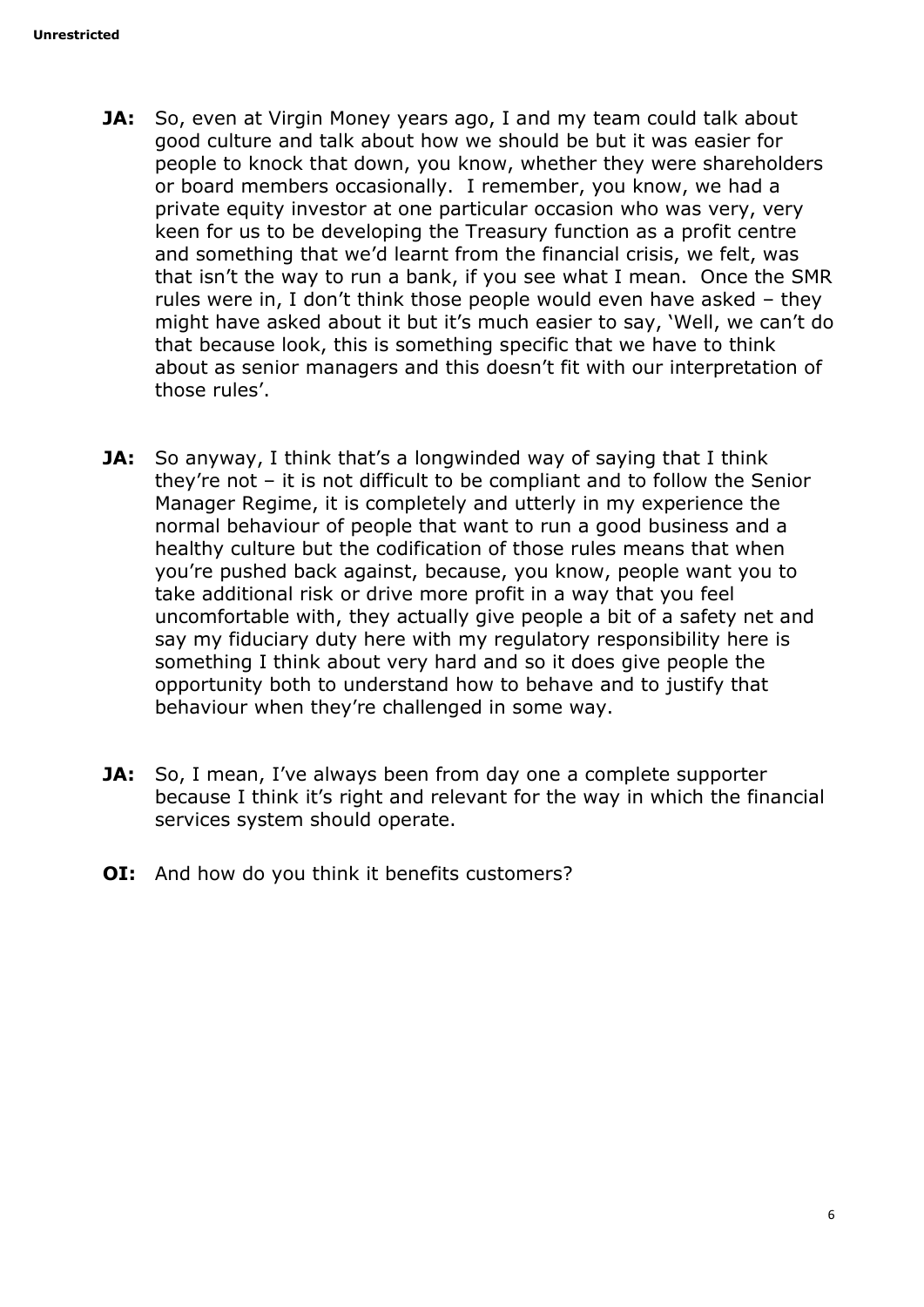- **JA:** Oh, I mean, I think that because financial services is so intangible, I think that the financial crisis and other specific scandals along the way has proven that not all customers know explicitly what they've committed to when they commit sometimes and so of course there are other rules that mean that organisations have to be transparent and have to offer products in particular ways but I do think that the Senior Managers Regime means that every one of us that's executive in those organisations has a personal obligation to make sure that products are right for customers and transparent for customers and that we're looking after vulnerable people and, you know – I think it means that the complexity of financial services has to be unbundled such that customers do understand what they're buying, do think that they can get good service, do feel that they get the right sort of prices and know that the products that they are getting are likely to be right for them and if they're not, that they've got an opportunity to come back.
- **JA:** So I think it directly affects customers and I think where organisations are not prepared to sign up – or I know they have to sign up but you know don't take to heart the spirit of the rules, then customers should definitely not be dealing with those organisations.
- **JD:** I think it's a terrific description to talk about the Senior Managers Regime and its impact on customers which goes back to my point about, you know, if I was a senior manager, I would hope that I would turn round and say, 'What's my purpose, what am I trying to do for customers and how can I do something good for them and how can I avoid harming them?' and then start thinking about, 'Well, what does that mean in terms of governance, what does that mean in terms of the training of my people, what does it means in terms of the incentives and the product design' – all of those things that you could call reasonable steps that follow.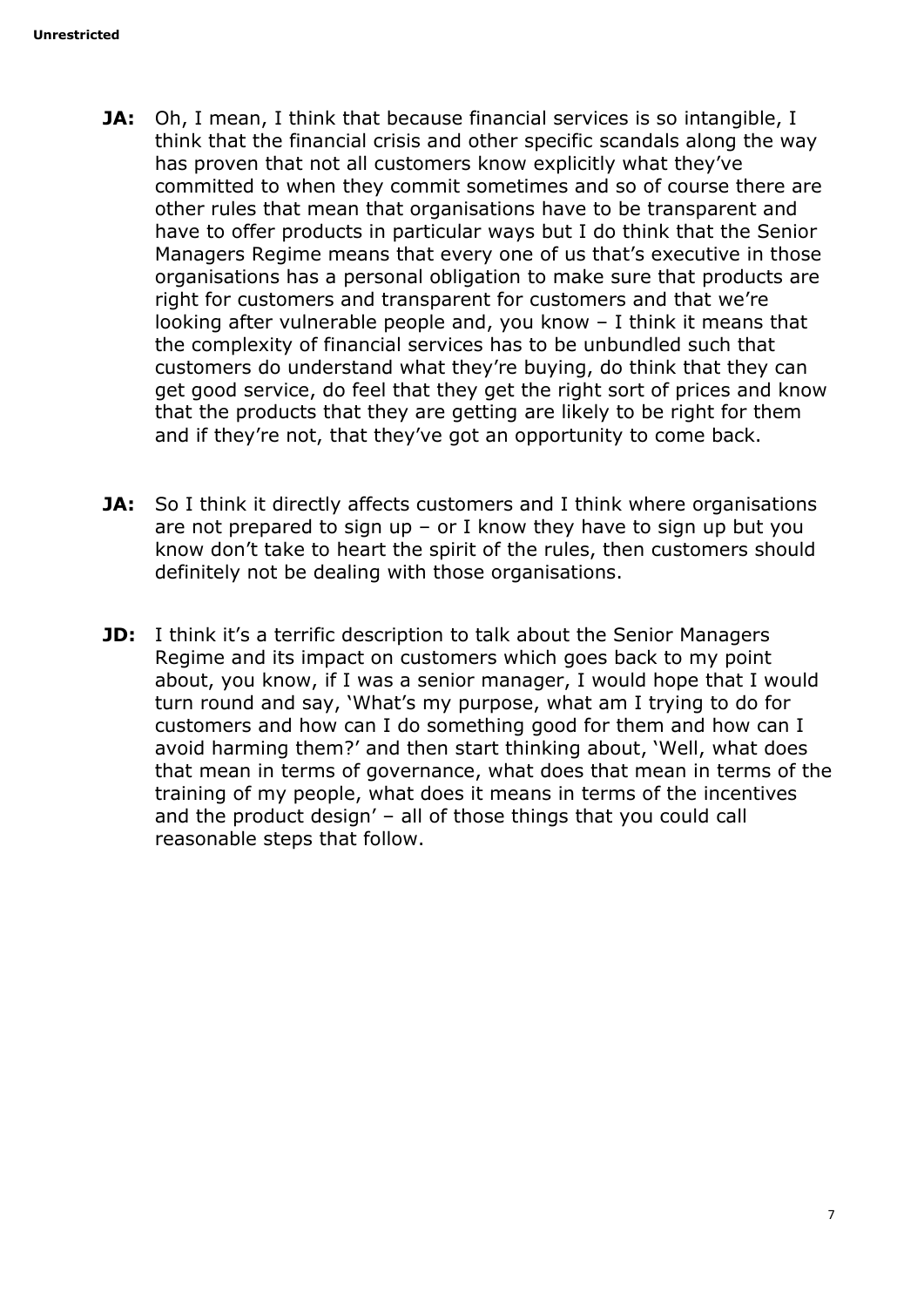- **JD:** And that's the kind of culture I'm looking for amongst senior managers or call it leaders, it's the step-up and be a leader. If I could say that I think a lot of the industry is working along the basis of actually let's carry on as before but let's try and make ourselves as compliant as possible and I'm not saying that is a bad thing but what I'm saying is that I think that can sometimes leads to huge compliance activity and still mistakes occur because people are going – it's so complicated, the rules, that I don't really understand what I'm trying to do and then mistakes occur and it's expensive and it's bureaucratic so I think this sort of – the culture amongst senior managers, of leaders who sit there and say, 'I'm the leader, I need to think about the higher purpose, what we're really trying to do and articulate it' and especially if they do it around the customer as Jayne Anne is talking about – I think that would be a great outcome for the culture of financial services coming from the senior manager part of the regime.
- **JA:** I mean, I completely agree with that and what you made me think, Jonathan, is I think that organisations who think that the Senior Manager Regime is the remit of the compliance team have probably missed the point entirely. I mean, the compliance team of course need to make sure that it's being adhered to but the real essence of that regime likes squarely at the heart of the people in the leadership, doesn't it?
- **JD:** Absolutely.
- **OI:** So how would you overcome some of these challenges, Jonathan?
- **JD:** The Senior Manager part is about leadership and stepping up and actually saying this can be a positive thing for your firm as opposed to just a compliance thing which in a sense is constricting.
- **OI:** Jayne Anne, I was wondering how far you think we should go to help the industry get this right?
- **JA:** I genuinely think that the fact that the FCA are focusing on culture is hugely progressive and likely to be the most impactful thing that's been done for a while, if I might say that. Because I do think that if you, you know, if you put good business disciplines into a business, you're likely to get good business outcomes coming out of it and if the way of making that consistent across large and small organisations is the Senior Managers Regime, then I think it absolutely should be something that's at the core of the rules that the FCA are implementing and supervising. So, yes, I think it's good.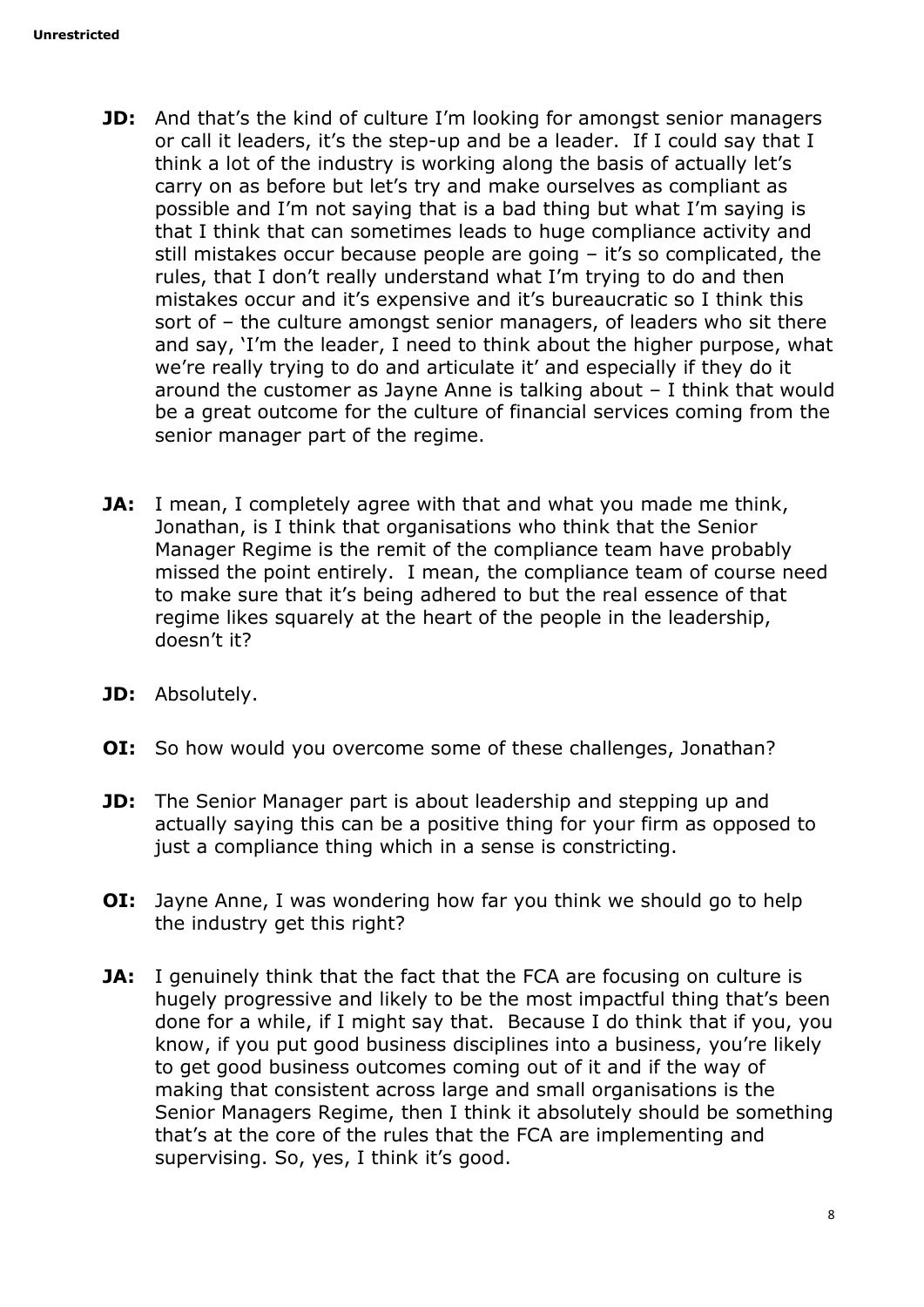- **OI:** Turning our attention to the Conduct Rules now, Jonathan, can you explain what the Conduct Rules are?
- **JD:** So, the first one is act with integrity. The second one is act with due care, skill and diligence. And the third is essentially treat customers fairly. The fourth is be open and honest with your regulators and the fifth is observe proper standards of market conduct. Now, those aren't very onerous and most people when they say, 'What's the deal with these Conduct Rules, these five Conduct Rules?' they're saying 'Aren't those already everything that people are doing?' What I hope though is that the Conduct Rules become in a sense almost a pledge and that when you're asked to do something which is in breach of those, instead of saying, 'Well, that's what my boss told me do', you say, 'No, actually you're asking me to break the rules' and actually people, not just the leaders stepping up here, it's every employee in financial services steps up into the spotlight, if you like, and says, 'No, I am an ethical person, I abide by these Conduct Rules'.
- **JD:** But my question is does every employee know what those Conduct Rules mean for them, do you think?
- **JA:** I doubt it, I'm afraid, although I don't know but I doubt it and the reason that I say that is, I mean, to be honest, Jonathan, even I couldn't have trotted off those five rules in the way that you just have done although having heard them, of course, they all make complete sense and again I just think that's the way of doing good business.
- **JA:** We tried to, we at Virgin Money tried to align people through this culture of making everyone better off which I hope would have meant that most of those or if not all of those aspects of conduct would have been covered but I think where the most important I think for everybody probably beyond financial services but definitely in it, is to take accountability, personal accountability.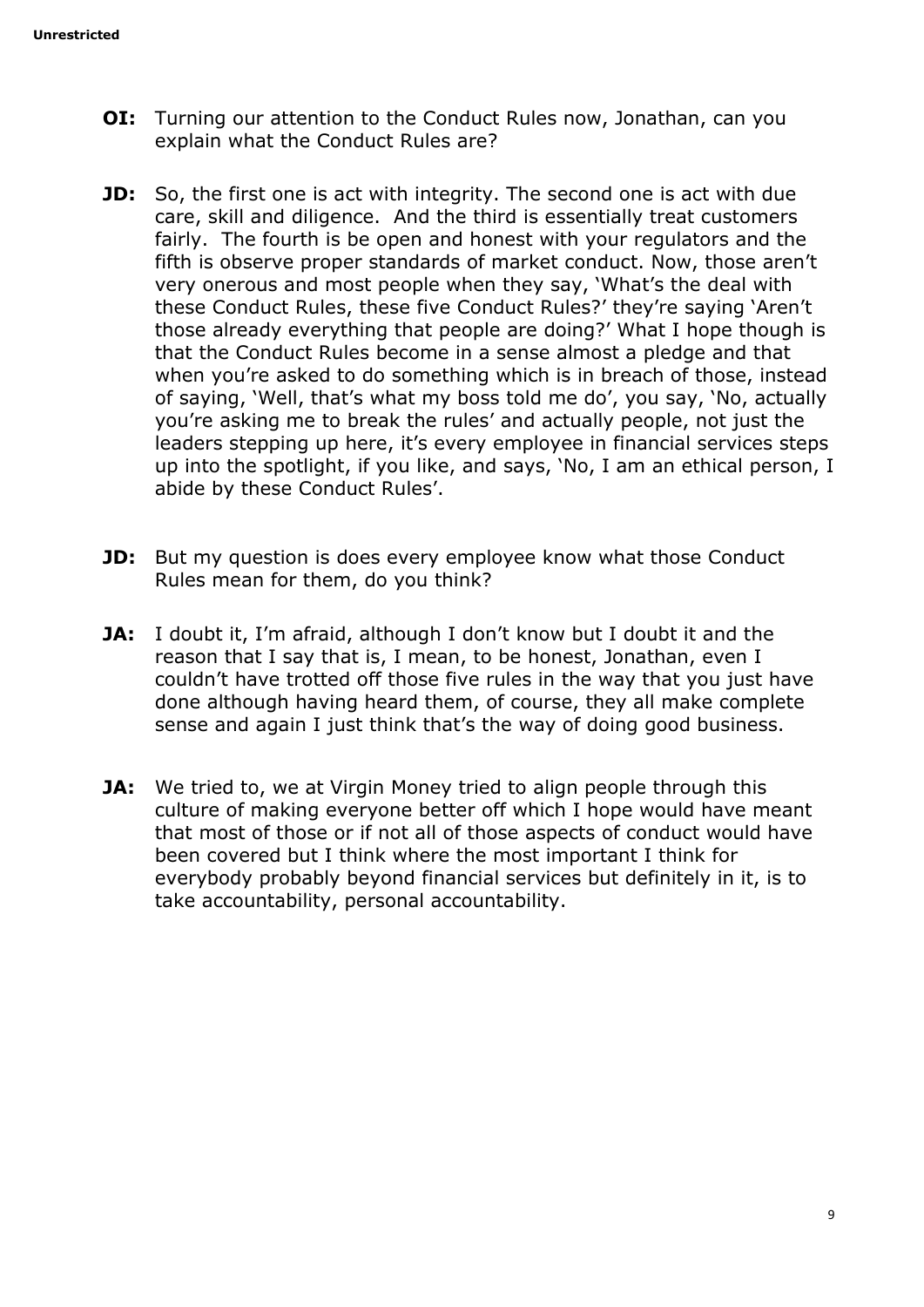- **JA:** And the thing that's really interesting to me is that in challenged cultures, and for challenged leaders, right, I mean, I've been through this myself in a negative way, if you like, I think what a lot of people say wherever they fit in the organisation is, 'I need more empowerment'. And I think senior people have often felt it's difficult to empower more junior people because the senior people feel they're accountable when it goes wrong, if you see what I mean. And I think throughout the organisation, it's really important to help people feel both empowered and accountable because then that makes us all feel like we've got real vested interest in getting things right. Sometimes I think people feel either they're accountable and not empowered or empowered and not accountable, and those two things that aren't aligned I think can create some of the gaps that you might be concerned about.
- **JA:** But I also think that where people are properly empowered and accountable, the culture's healthier because everybody wants to know what they should be doing and wants to get it right and is going in a similar direction.
- **JD:** So I completely agree with that and in fact I always actually describe the SMCR not as the SMCR regime - internally and every time I go out and talk to firms, I call it the Accountability Regime for exactly that reason. And I guess one of the things that I would love to have happen is that people have a sense of the purpose of what I'm trying to do, every single person in terms of their job, what does 'good' look like so that they can be safely empowered, if you like and that they also get the training and the competence building that comes out of it.
- **OI:** Jonathan, can you tell me about the certification element of SMCR?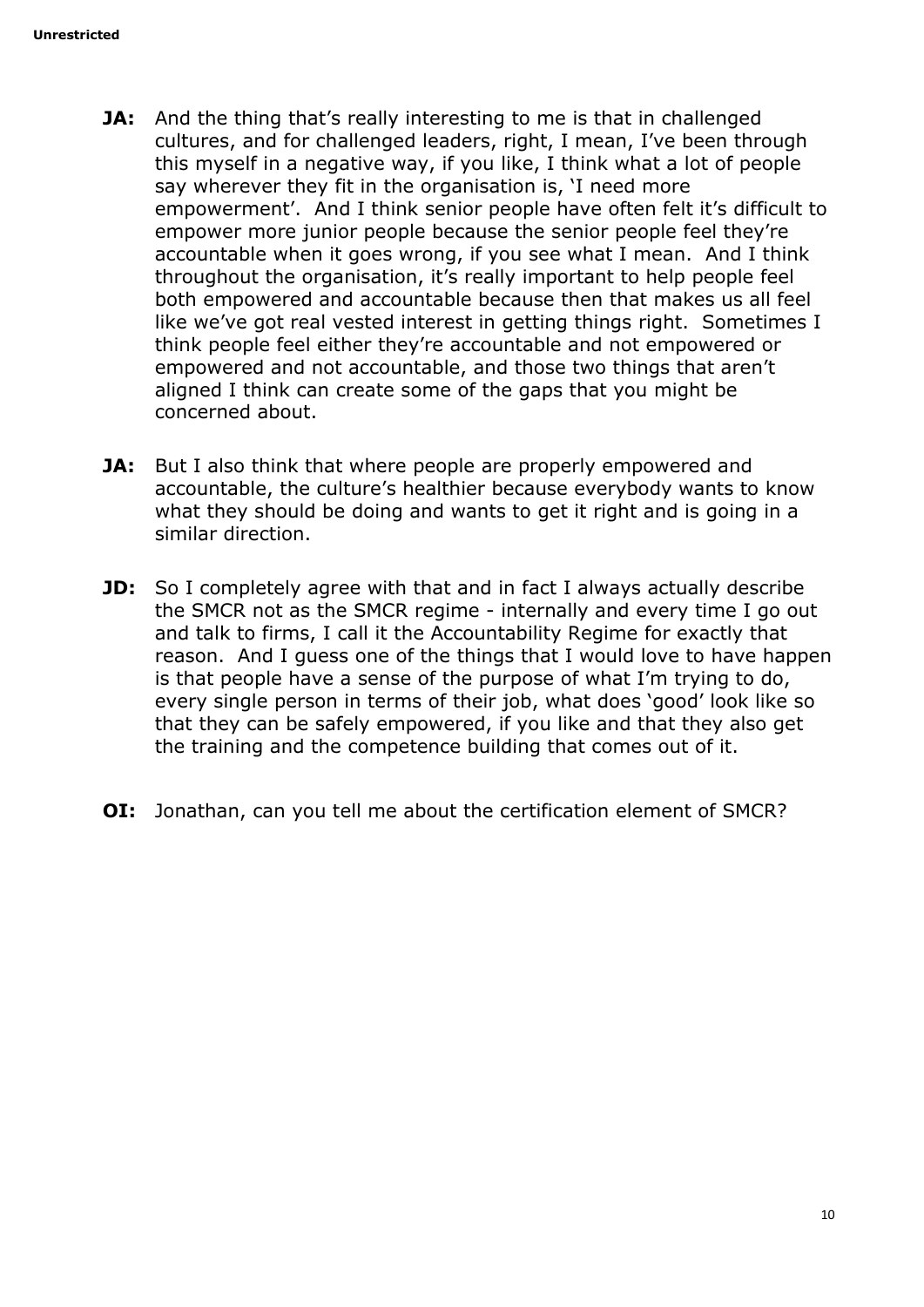- **JD:** Well, the certification element is one where instead of the FCA authorising individuals to perform, if you like, high customer impact roles and judging once at the beginning of their time with the firm whether they're fit and proper and whether they can do the job, we're actually handing it back to the firm. So senior managers have to take accountability for making sure that people are fit and proper and they can really do their jobs well, not just at the beginning but annually. So what I hope it leads to is a culture where people think about their jobs almost like as a professional, they have a continuing professional development approach to their careers, they need to stay up, they need to stay competent because my perception is they're not just culture in terms of intent, it's also culture in terms of competence, things that cause harm are when people don't know how to do the right thing even though they want to do it just as often it is, you know, misconduct in the sense of people doing things deliberately.
- **JA:** What you were just making me think about was PPI and so I was working at RBS when, and I was running some of the credit card businesses actually, talking 2005/2006, and it was quite clear that unsecured loans weren't making money on their own because everybody had cut the prices so much, and so the only way to make this business profitable was to sell payment and protection insurance, and we had three different levels of it – gold, silver and bronze, right? And I remember going to see somebody very senior at RBS back then, 14, gosh, 14 years ago, not Fred Goodwin but somebody very senior there, and saying 'This doesn't feel right, this PPI thing'. I can remember exactly where I was, right? And he said to me, 'No, of course it's not right but we can't be the first people to pull it because it would affect our share price.' I've said this on a number of occasions.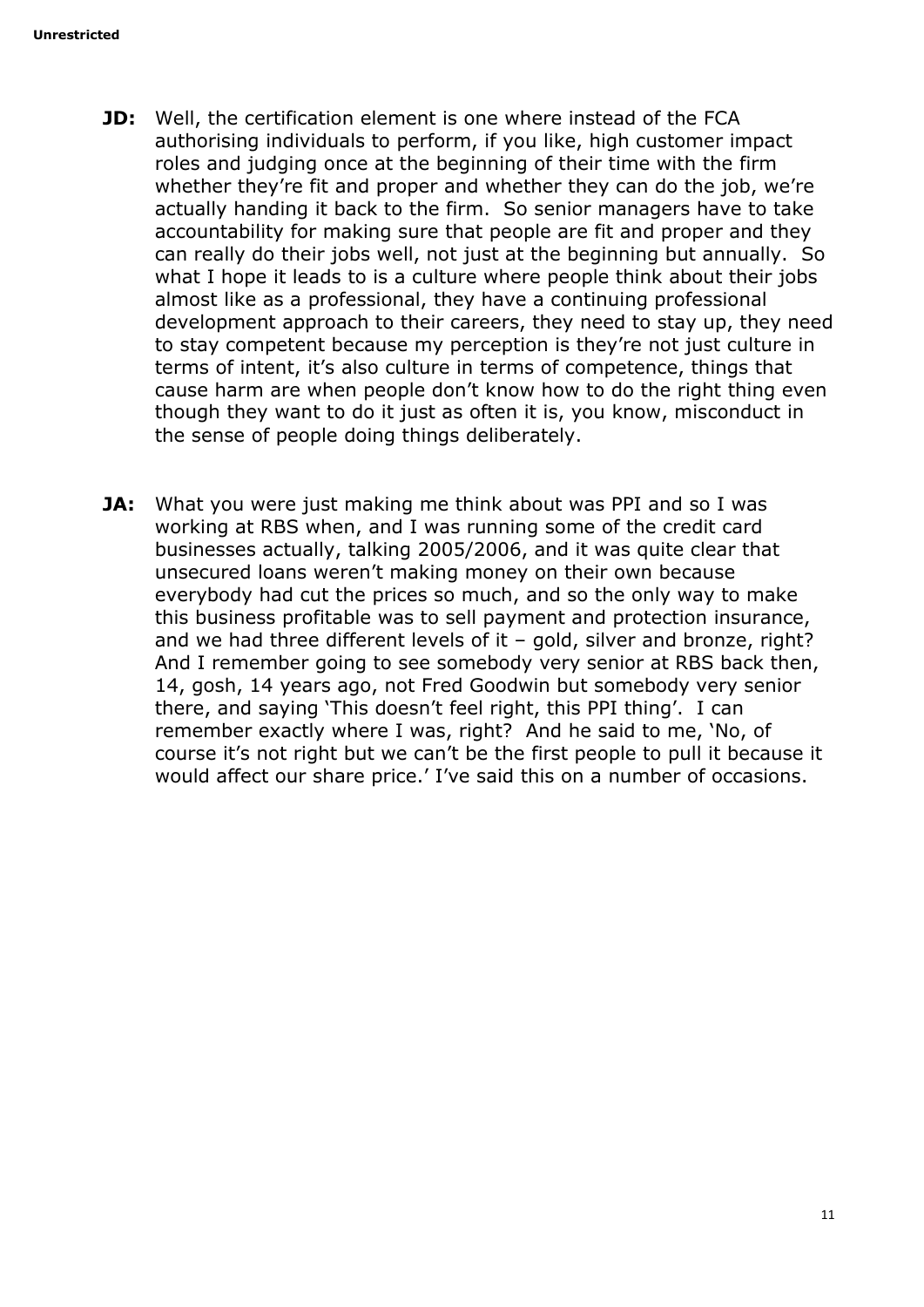- **JA:** Now, because I'd said it on a number of occasions, a few years back, a journalist from The Times actually, actually wrote a little sentence and said, 'Well, if Jayne Anne knew it was wrong, why didn't she report it to the regulators at that point?' And I thought, 'Gosh, that's a really interesting question of me' because I was – certainly, I wasn't very senior at RBS but I certainly wasn't junior, you know, I reported into the top team, as it were and yet it didn't feel to me like it was my responsibility having raised it with the very senior team, didn't feel like it was my responsibility to address that, right, and so I think the question for me for the accountability regime, as we will call it, is do you think, because I do think your work on whistleblowing is good as well and I don't think that's gone far enough if I'm honest, but do you think that the accountability regime now would put someone like me in the position where – and don't forget, I've tended to be quite mouthy over the years, it's quite odd that – it never occurred to me that I should raise it with the regulator, right  $-$  do you think that this is something now that people at my sort of level and below in big organisations where they see an issue now feel that they should be able to talk about it outside their own hierarchical structures?
- **JD:** Well, you pose a really you know, that is the billion-pound question, isn't it? I think I would love it if that was the case and in a way I think the Conduct Rules, I want people to say 'The Conduct Rules are not there to catch me out, they're to give me the courage to say 'I need to call this out' and coming back to the 'we want a culture of safety' – you should be safe to call it out, I think you should be safe to call it out to the FCA, I think, you know – so we really need this culture of safety in the thing and that is the objective.
- **JD:** I'm interested in what we can do to help and create that culture of safety. I think part of it is about making sure there are protocols including in the FCA but also inside firms, and we've written rules about how to make it safe and how to make there's a whistleblowing champion and there are policies to protect people and indeed we monitor what's going on in the banks in terms of what the whistleblowers, what the volume is, you know, what topics are coming up, to make sure that that is being handled properly.
- **JD:** So, it's a huge priority, I don't think we've got there by any means yet but that is ultimately our objective, to make it this sort of purposeful, 'I am here to do good as an accountable person and I am safe to bring up things which aren't good'.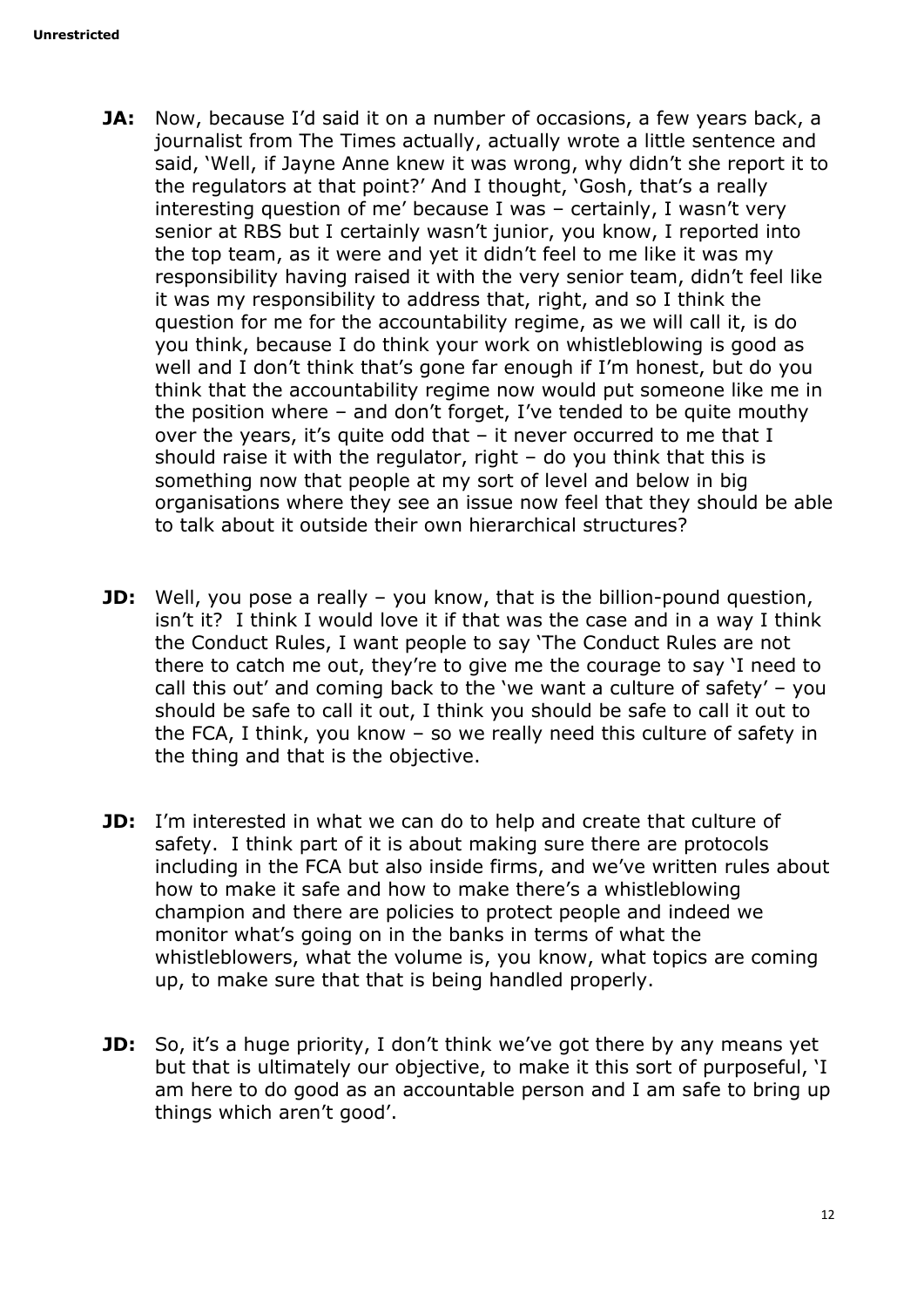- **JA:** Well, and I think, you see, for me, the interesting lesson from that was that, which I tried to follow through at Virgin Money with I hope some degree of success but not completely, was that the problem at RBS at the time was everybody was quite frightened about to take up bad news, right, and so what we tried to do at Virgin Money was to say that making a mistake from a compliance perspective wasn't a problem at all but not telling us about it was the problem, and we created this thing called 'JAWS' which was Jayne Anne's Warning System, and just said to everybody, 'If you've got anything you think we should worry about, just write it down here and the more the merrier sort of thing, so at least we know where you think that there's an issue'.
- **JA:** Now, I would say that that was pretty successful, not entirely successful, people still have concerns about calling out issues but I think it was pretty successful and I just wonder whether as part of the regime, and you're going to tell me that it exists and if so, I'm sorry, I've missed it, as part of the regime, tries to identify or tries to encourage speaking up as a positive even if the subject is a negative, if you see what I mean, because I think that for me is the remaining cultural tension.
- **JD:** Yes, I think it is but I think unless you get rid of the fear, then if you like the inspiration can't come in because the fear blocks out, if you like, the purposeful inspirational part of it which brings me back to something that I'm very passionate about and I know you are and I'd like to get your thoughts on this, which is the thing – diversity and inclusion because diversity is a wonderful thing, as I've said, it brings different perspectives, it brings perspectives on things that might go wrong, it brings perspectives on things that might go better, how to innovate, but if you don't have that safety, the inclusion, the speaking up, being encouraged and in fact expected, then it's almost completely useless or maybe worse.
- **JD:** And when I look across the industry, and people often ask me, 'What's your attitude to non-financial misconduct?', now they define that as things that don't appear to be breaches of financial services conduct rules affecting customers and markets, and my view of that is that nonfinancial misconduct, for example, bullying, harassment, sexual harassment, any form of that, creates an unsafe atmosphere to work in and it's not just wrong, it will lead to poor outcomes, it will not lead to speaking up. So I completely believe that it's not in that regime that I can tackle that primarily but it is if there is an environment that is not leaders being fit and proper who tolerate that sort of thing.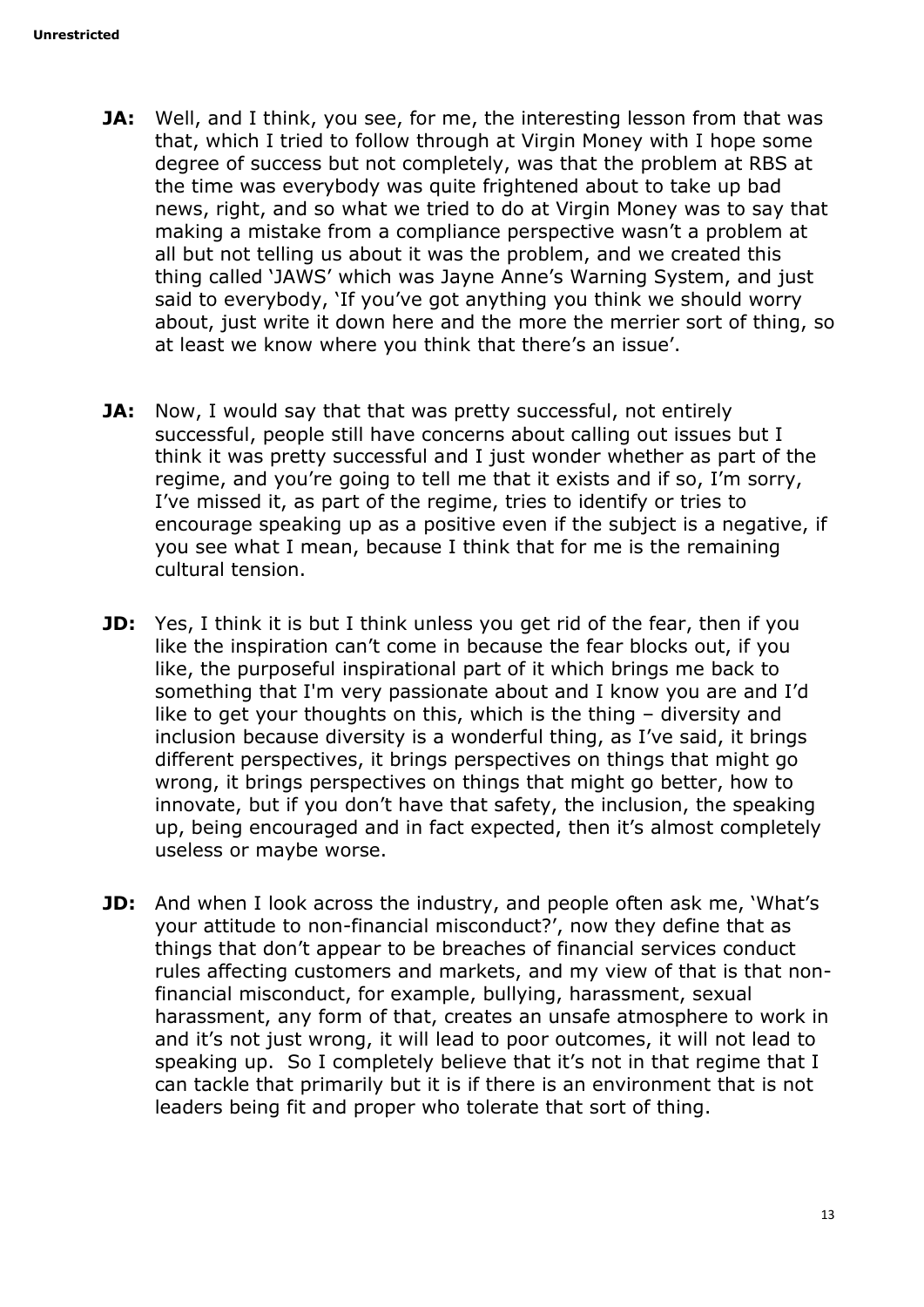- **JA:** If we started with culture, we should sort of end with culture, if that's the right way of thinking about it because I don't think you can have good financial conduct culture and bad personal conduct culture, if you know what I mean. For me, leadership's about the whole individual and if you are in a place where, you know, that your personal conduct is not going to be satisfactory, then probably your business conduct isn't and I feel very strongly about that. I absolutely believe that diversity is a major way forwards but what I don't think, to be slightly controversial is that just putting women on boards is the answer to diversity and, you know, there are women of my age, let's face it, some of whom have had to behave like men – I have two in particular examples in order to get to particular levels of seniority and that's not necessarily diverse, if you see what I mean.
- **JA:** So, the diversity that I think we should be looking at is a real challenge of different views that come from different social backgrounds, different education, different cultures, different religion etc, as well as gender and sexual differences, if you like, or sexuality differences. And I think if we can get to a place where we properly listen and hear, then we'll be listening to our customers, not just to our colleagues, because they'll be representing the views of our customers going forwards. I think everybody deserves to operate in a business world of integrity, I think everybody can get much more out of being in a business that operates for good. I mean, who wants to get out of bed in the morning to go and do bad?
- **JA:** We can change and transform people's lives by the way we are as leaders, the way we are at work and the way that we offer our customers brilliant products and I think that's definitely worth fighting for.
- **OI:** Thank you, Jayne Anne. I was just going to ask you to, bearing in mind everything that you've spoken about today, summarise your key advice for firms converting to SMCR at the moment.